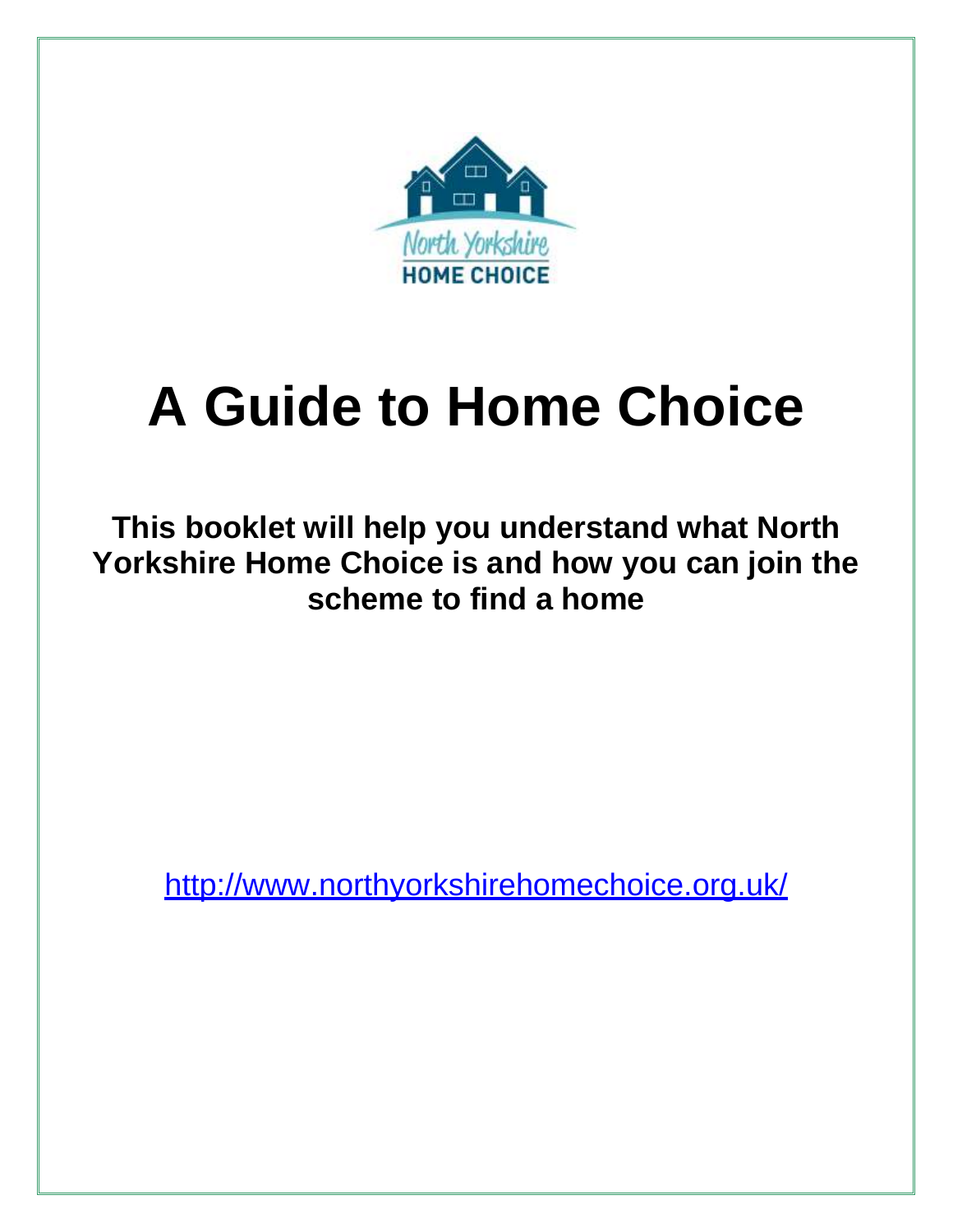## What is North Yorkshire Home Choice?

 This is the way to rent a house from the council and some housing associations in the shaded areas of the map below



 This area is called the Partnership Area. There are four easy steps to Home Choice:

## 1. Register

Everyone who wants to rent a home has to fill in an application form and this guide will help you fill in this form.

We do not have enough homes for everybody so we have to use the information you put on the application form to decide who is in urgent need of a home and who can wait.

There are four different bands you could belong to; Urgent, Gold, Silver or Bronze depending on how quickly you need a new home.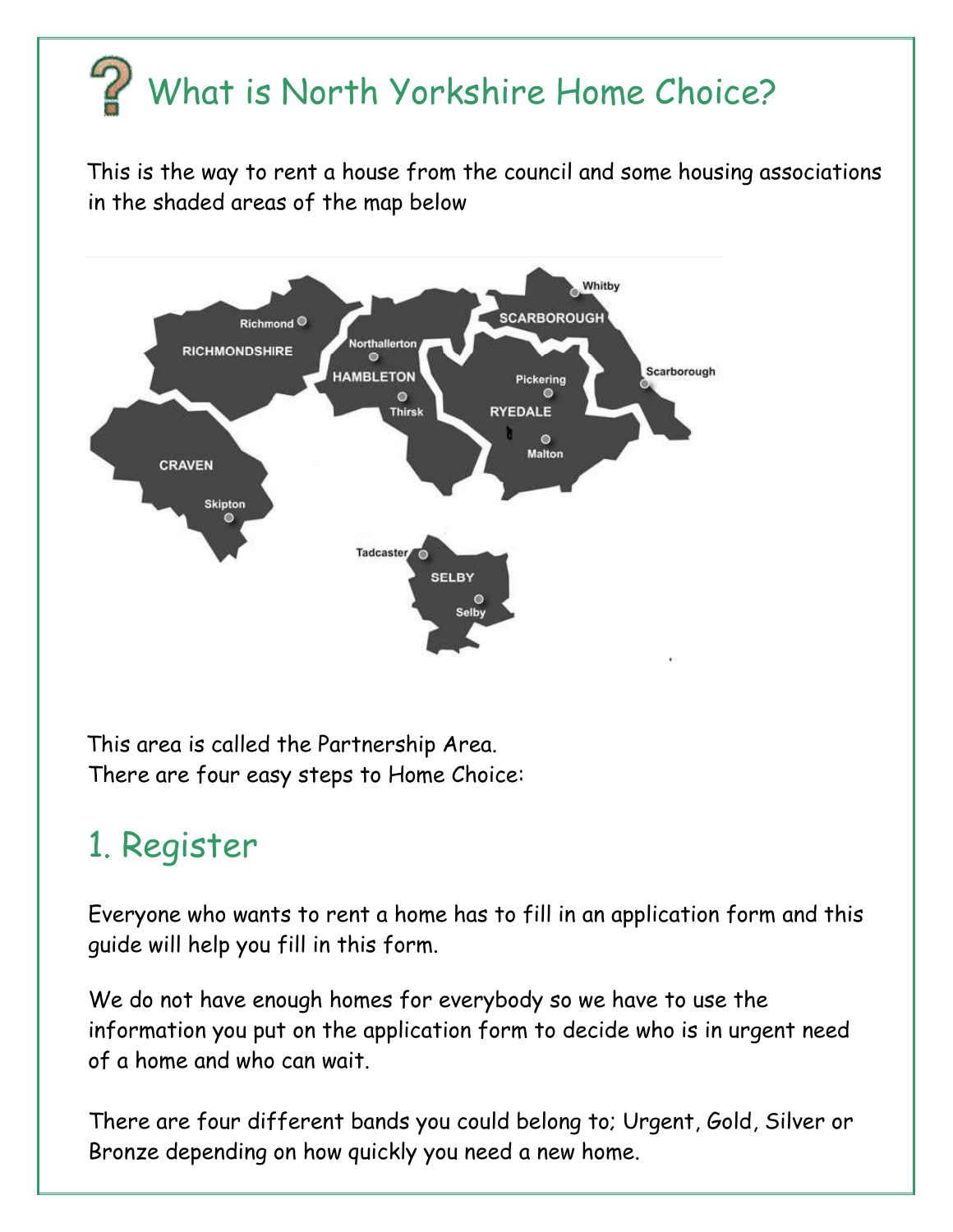## 2. Choose

Homes are advertised on the internet, in newsletters like an estate agent, in the council and housing association offices and even by post.





You can choose the home or homes you are interested in from the information on the website or in the newsletter.

### 3. Bid

When you have chosen the homes you are interested in – you let us know this is called bidding.

We will put all the bids in a list. The people who need the new home the most will be at the top.



## 4. Offer

If you are at the top of this list and are successful in your bid for a new home we will contact you to let you know.

This Guide will help you through each of the 4 Easy Steps.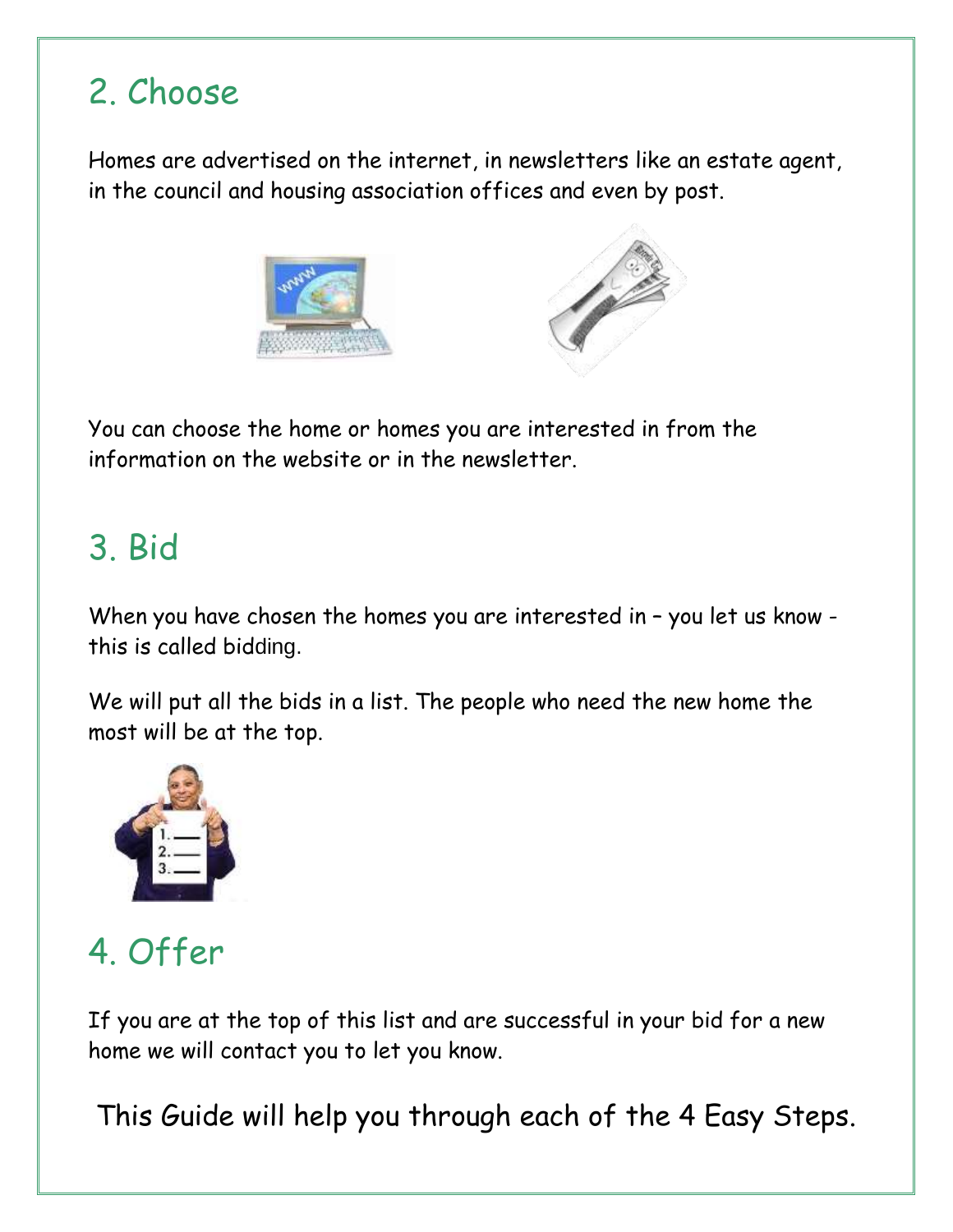# $\mathbb{Z}$  How does Home Choice work?

## **1. Register**

Things you will need:

- National Insurance Number
- Where you have lived in the last 5 years
- If you pay rent then we need the name, address and telephone number of your landlord
- Names and addresses, or letters from people who can tell us more about your needs. We also need your agreement that we can talk to them



You will need to complete one form to apply for a home anywhere in the blue area on the map.



If you need help filling in the form we can get someone to help you. Please look at the contact details on the last page.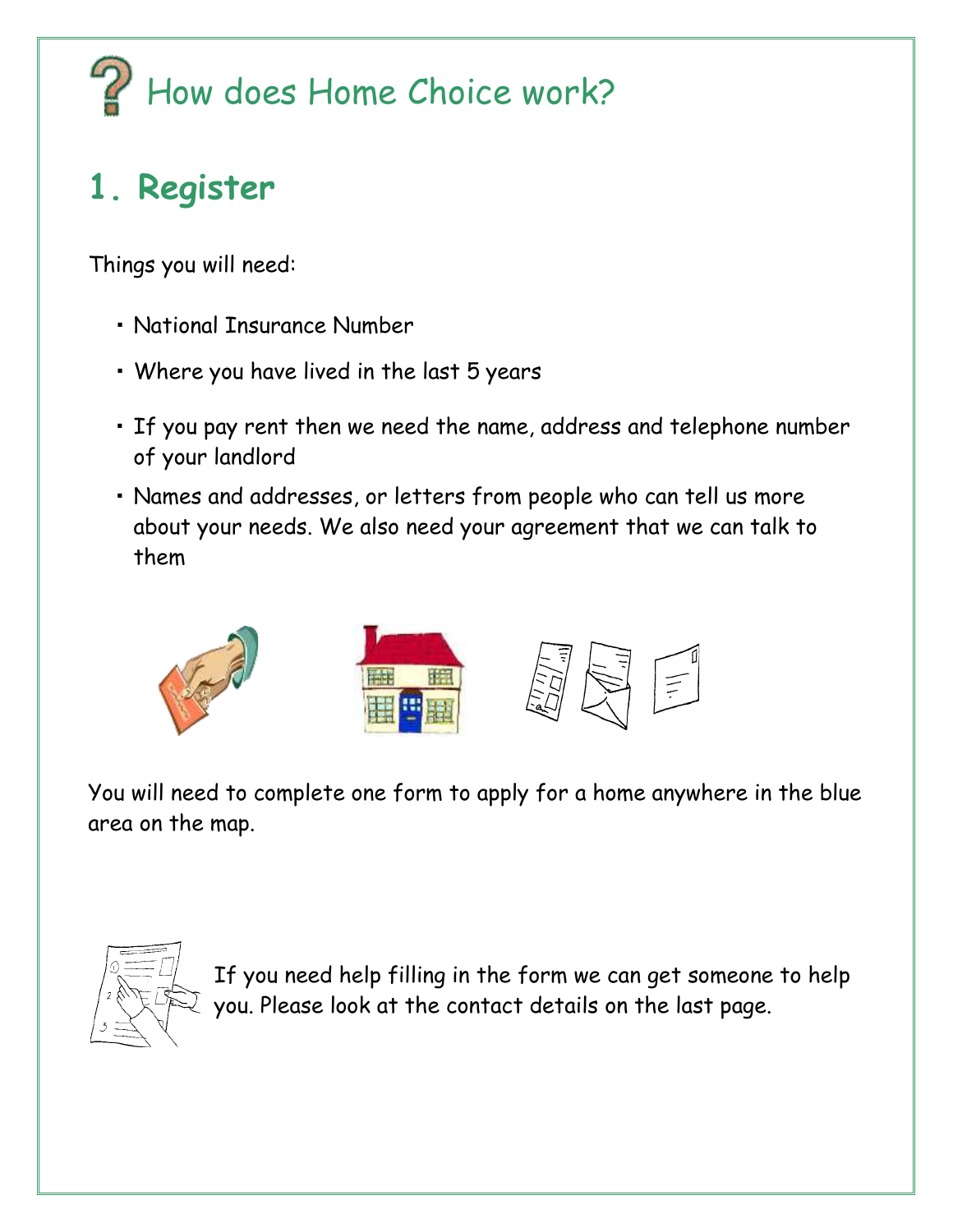## **Things you will be asked:**

| Personal Details                                                                                                        | Questions 1-15                                                                                                                                                                        |
|-------------------------------------------------------------------------------------------------------------------------|---------------------------------------------------------------------------------------------------------------------------------------------------------------------------------------|
| About you                                                                                                               | Why we need to know                                                                                                                                                                   |
| • Your name and date of birth<br>• How long you have lived in this<br>country                                           | This form is about You                                                                                                                                                                |
| Current Address Details                                                                                                 | Questions 16-25                                                                                                                                                                       |
| Where you live now                                                                                                      | Why we need to know                                                                                                                                                                   |
| • Your address                                                                                                          | So we can contact you                                                                                                                                                                 |
| • How we can get in touch with you                                                                                      |                                                                                                                                                                                       |
| For People Under 18 or Leaving Care                                                                                     | Questions 26-30                                                                                                                                                                       |
| Your Details if you are under 18 or<br>leaving care                                                                     | Why we need to know                                                                                                                                                                   |
| • Details of who will help you apply for<br>your new home<br>• Details of who will help support you in<br>your new home | So we can contact this<br>person who helps you                                                                                                                                        |
| Your Home                                                                                                               | Questions 31-33                                                                                                                                                                       |
| About where you live now                                                                                                | Why we need to know                                                                                                                                                                   |
| • Do you own, rent or live with someone<br>else now?<br>• What sort of home is it, what is it<br>like?                  | Everyone on the housing<br>list is put into a band to<br>help us decide who to<br>give a home to. So these<br>answers will make sure we<br>can give you the correct<br>band you need. |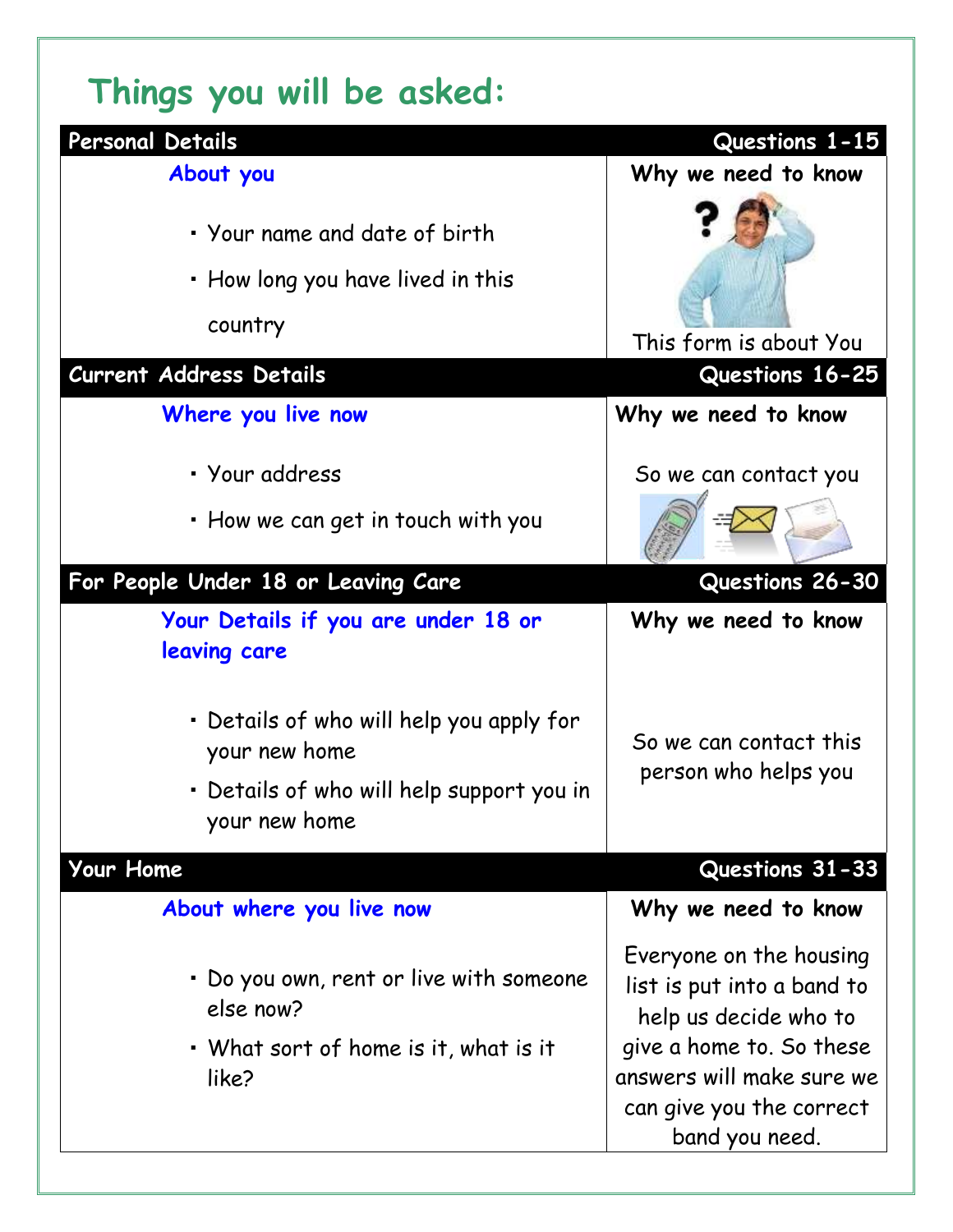| <b>Disability</b>                                                                                                                                                                                                                                                                                                                                                                                                                                                                                                                      | Questions 34-35                                                                                                                                                                                                                                                                                                                                                              |
|----------------------------------------------------------------------------------------------------------------------------------------------------------------------------------------------------------------------------------------------------------------------------------------------------------------------------------------------------------------------------------------------------------------------------------------------------------------------------------------------------------------------------------------|------------------------------------------------------------------------------------------------------------------------------------------------------------------------------------------------------------------------------------------------------------------------------------------------------------------------------------------------------------------------------|
| Details of any disabilities you may have<br>• Are you disabled in any way?                                                                                                                                                                                                                                                                                                                                                                                                                                                             | Why we need to know<br>So we can understand the<br>sort of home and help you<br>may need.                                                                                                                                                                                                                                                                                    |
| <b>Local Connection</b>                                                                                                                                                                                                                                                                                                                                                                                                                                                                                                                | <b>Question 36</b>                                                                                                                                                                                                                                                                                                                                                           |
| Where you or your family live or have<br>lived and work                                                                                                                                                                                                                                                                                                                                                                                                                                                                                | Why we need to know                                                                                                                                                                                                                                                                                                                                                          |
| • Are you or your family a member of<br>the Armed Forces - or ever have<br>been?                                                                                                                                                                                                                                                                                                                                                                                                                                                       | So we can house people<br>connected to the Armed<br>Forces.                                                                                                                                                                                                                                                                                                                  |
| • Do you live in the Partnership Area<br>now and have done for the past 6<br>months or more?<br>• Do you or does anyone you want to live<br>with have a job? Where do you or<br>they go to work?<br>• Did you used to live in the Partnership<br>Area? If so, how long for?<br>• Do you need to move to give or<br>receive support to/from someone who<br>lives in the Partnership Area and has<br>done so for at least 5 years?<br>• Do you have family who lives in the<br>Partnership Area and has done so for<br>at least 5 years? | We need to know this<br>because only those<br>people who have a local<br>connection to the<br>Partnership Area can<br>register with North<br><b>Yorkshire Homechoice</b><br>We need to house people<br>who live or work in the<br>area before those that<br>don't<br>We need to know this so<br>we can house people who<br>want or need to return to<br>be closer to family. |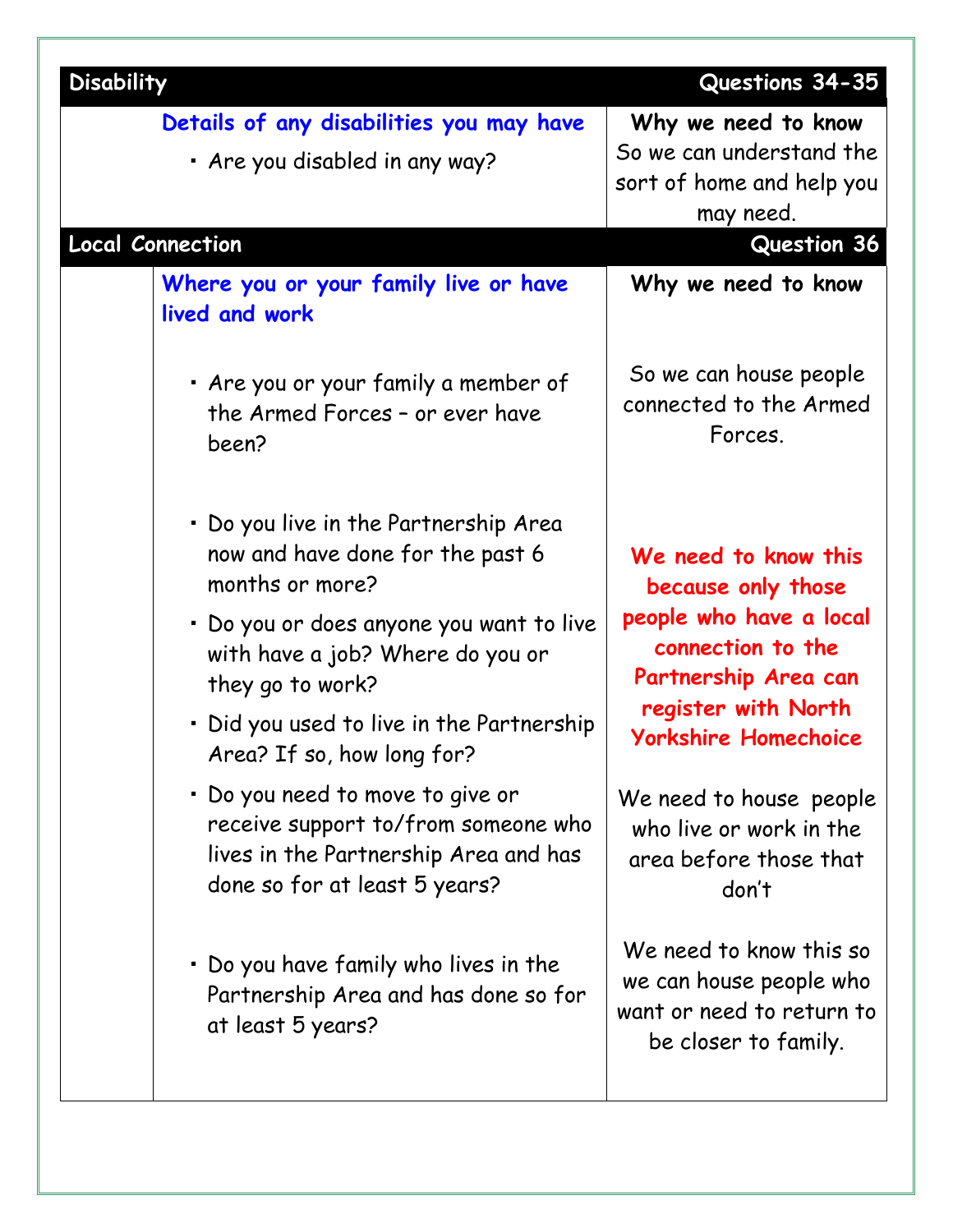| Language, Ethnicity, Religion, Sexual Orientation<br>and Gender                                                                                    | Questions 37-42                                                                                                                        |
|----------------------------------------------------------------------------------------------------------------------------------------------------|----------------------------------------------------------------------------------------------------------------------------------------|
| About you                                                                                                                                          | Why we ask this                                                                                                                        |
| We will ask some personal questions about<br>you, the language you use, your origins,<br>beliefs, sexuality and whether you are<br>male or female. | We are asking for this<br>information so that we<br>can provide a service to<br>meet your individual<br>needs                          |
| Financial                                                                                                                                          | Questions 43-44                                                                                                                        |
| Details of your money & savings                                                                                                                    | Why we need to know                                                                                                                    |
| • How much money do you get each<br>year? From working or benefits<br>• Have you any other money - savings,<br>shares or land?                     | People who have<br>£60,000 or more in<br>income, savings etc.<br>may not be able to get<br>a home from North<br>Yorkshire Home Choice. |
| <b>Accommodation History</b>                                                                                                                       |                                                                                                                                        |
| About where you live now and where<br>you've lived before                                                                                          | Why we need to know                                                                                                                    |
| • Where have you and who you want<br>to share with lived in the last 5<br>years?<br>• Why did you leave?                                           | So that we know you live<br>or have lived in North<br>Yorkshire and what sort<br>of tenant you are or<br>whether you are<br>homeless   |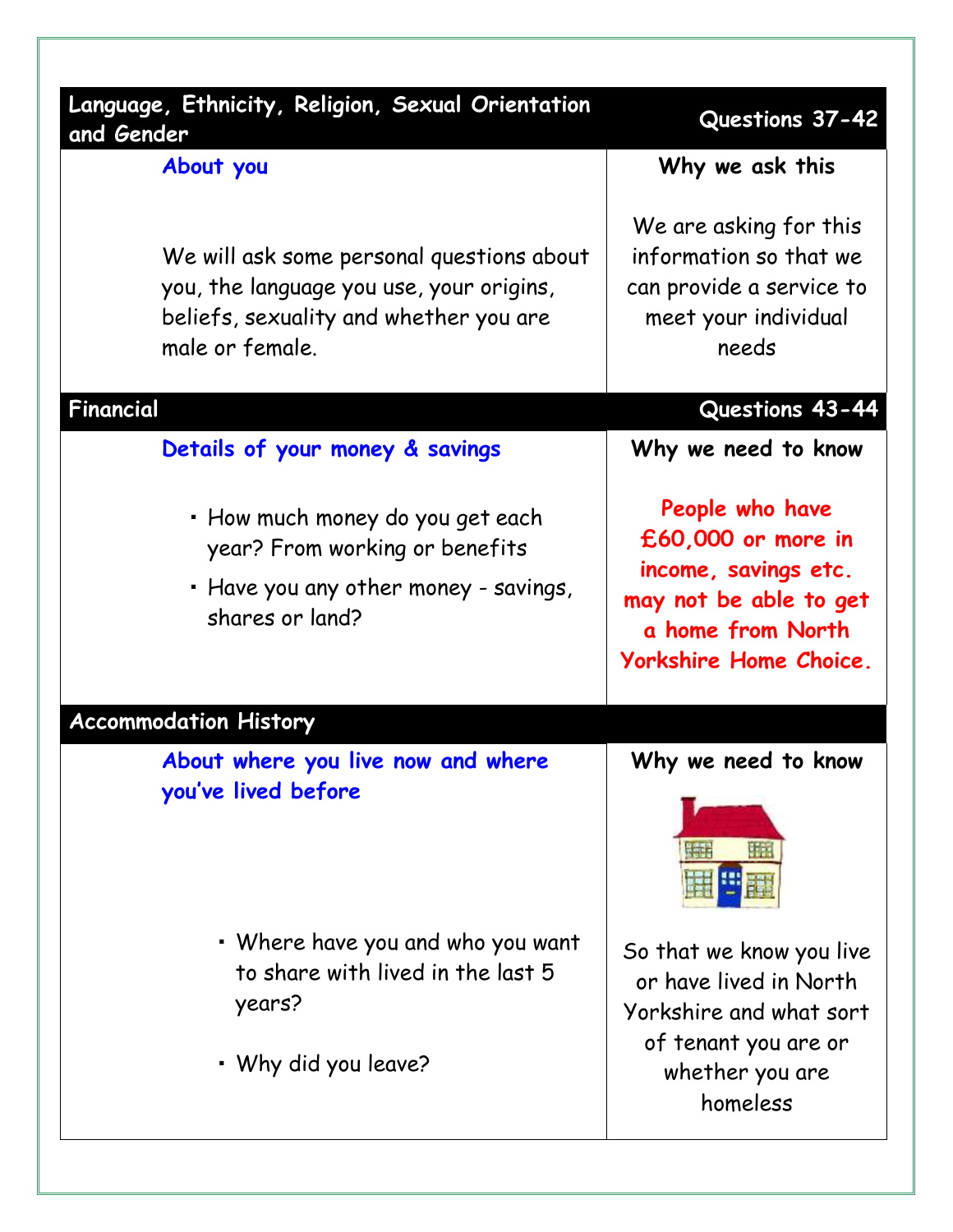| Other household members                                                                                             | Questions 45-47                                                                                                                                                                          |
|---------------------------------------------------------------------------------------------------------------------|------------------------------------------------------------------------------------------------------------------------------------------------------------------------------------------|
| About you and the people you may want<br>to live with - Your household                                              | Why we need to know                                                                                                                                                                      |
| • Who are they?<br>. Do they live with you now?                                                                     | This will tell us how many<br>people need a home and<br>how many bedrooms you<br>will need                                                                                               |
|                                                                                                                     |                                                                                                                                                                                          |
| Help to use this scheme                                                                                             | Questions 48-50                                                                                                                                                                          |
| Details of help you may need                                                                                        | Why we need to know                                                                                                                                                                      |
| • Do you need help to find a<br>new home?<br>. Why do you need help?<br>• Who can help you?                         | So we can contact this<br>person who helps you                                                                                                                                           |
| Current property                                                                                                    | Questions 51-59                                                                                                                                                                          |
| About where you live now                                                                                            | Why we need to know                                                                                                                                                                      |
| • What type of home do you live in?                                                                                 | Everyone on the housing<br>list is put into a band to<br>help us decide who to<br>give a home to.<br>So these answers will<br>make sure we can give<br>you the correct band you<br>need. |
| • Do you have a bathroom, kitchen,<br>electricity and water? Do you share<br>these?                                 |                                                                                                                                                                                          |
| • Has your home been adapted for you<br>or anyone you want to live with? Do<br>you need your new home adapting too? |                                                                                                                                                                                          |
| • Do you rent your property and if so,<br>who from?                                                                 |                                                                                                                                                                                          |
| • How many bedrooms do you have and<br>need in your new home?                                                       |                                                                                                                                                                                          |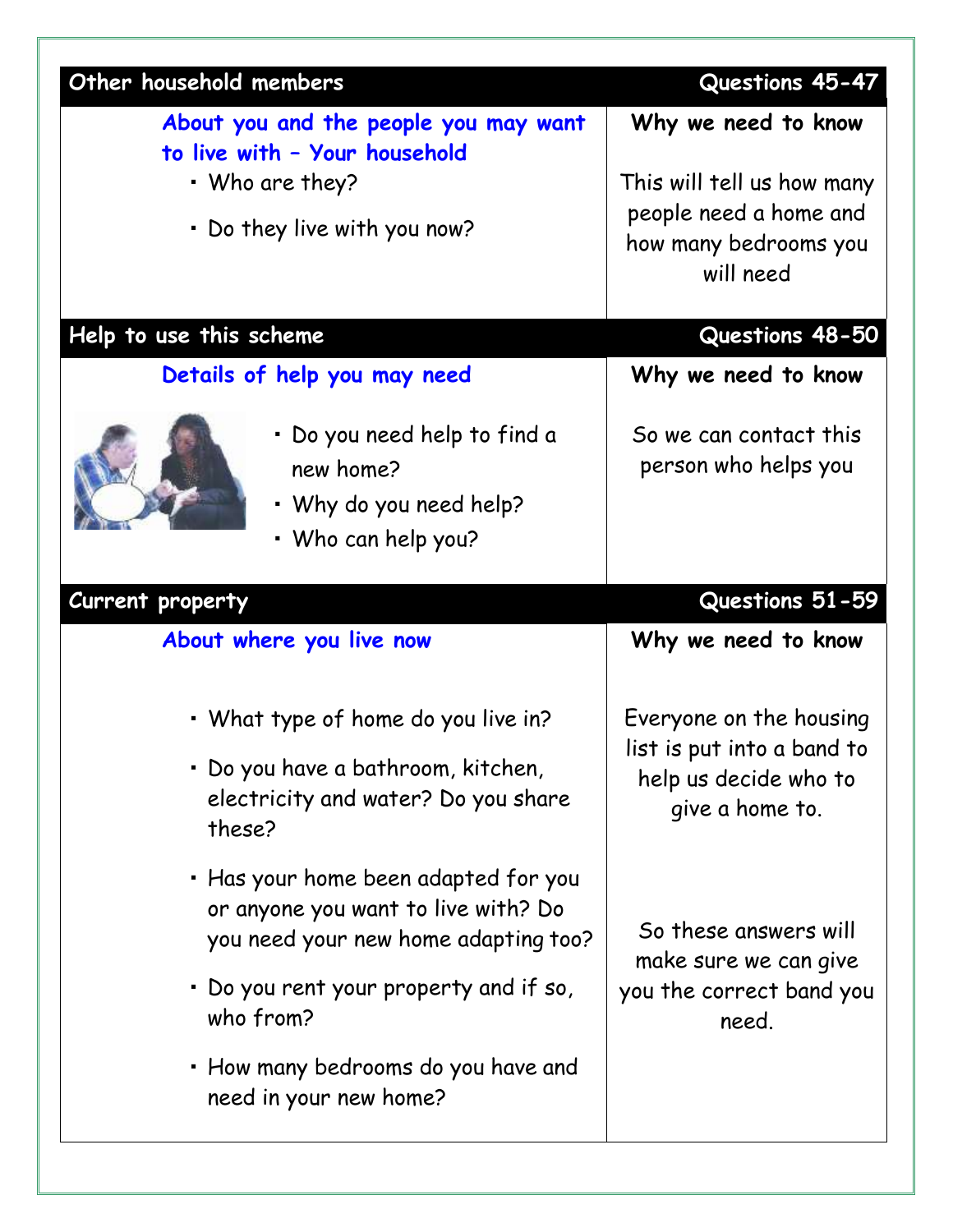| <b>Previous Accommodation</b>                                                                                                         | Questions 60-62                                                                                                                              |
|---------------------------------------------------------------------------------------------------------------------------------------|----------------------------------------------------------------------------------------------------------------------------------------------|
| If you've been asked to leave by a                                                                                                    | Why we need to know                                                                                                                          |
| landlord?<br>• Have you ever been asked to leave<br>your home and by who?                                                             | People who have been<br>evicted or had legal<br>action taken against<br>them by their landlord<br>may not be able to<br>register for a home  |
| Debt and convictions                                                                                                                  | Questions 63-66                                                                                                                              |
| If you owe money                                                                                                                      | Why we need to know                                                                                                                          |
| • Do you owe any money to a Council or<br>a Housing Association?                                                                      | People who owe money                                                                                                                         |
| • Who do you owe money to?                                                                                                            | and are not paying this<br>back will not be offered a                                                                                        |
| • How much money do you owe?                                                                                                          | new home.                                                                                                                                    |
| If you have any Criminal Convictions                                                                                                  |                                                                                                                                              |
| . Do you or the people you want to                                                                                                    | By law we have to ask                                                                                                                        |
| share with have any convictions                                                                                                       | this to make sure you and                                                                                                                    |
|                                                                                                                                       | others remain safe.                                                                                                                          |
| Parishes of local connection                                                                                                          | Questions 67-68                                                                                                                              |
| Villages you have a connection to                                                                                                     | Why we need to know                                                                                                                          |
| • Which villages in the Partnership<br>Area have you lived in?<br>• Which villages in the Partnership<br>Area do your family live in? | Some villages have<br>houses that can only be<br>let to people and/or their<br>relatives who live/work<br>or have lived there in the<br>past |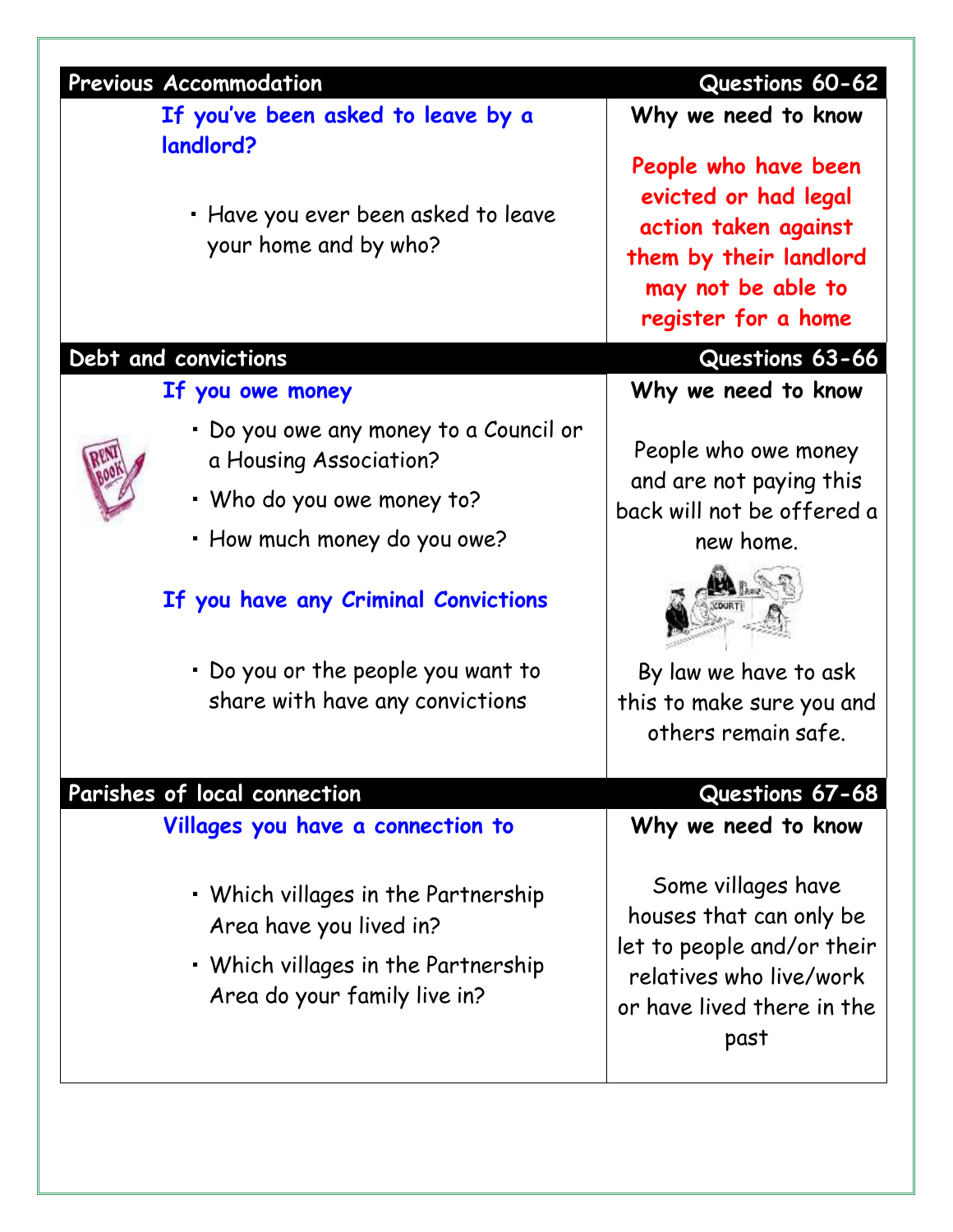| <b>Your application</b> | About what sort of home you need, why<br>and where                                                                                                                                                                                                                                                                                                                                                                                | Questions 69-84<br>Why we need to know                                                                                                                                 |
|-------------------------|-----------------------------------------------------------------------------------------------------------------------------------------------------------------------------------------------------------------------------------------------------------------------------------------------------------------------------------------------------------------------------------------------------------------------------------|------------------------------------------------------------------------------------------------------------------------------------------------------------------------|
|                         | • Why do you need a new home?<br>. Do you want to buy or rent?<br>• Are you ready to live on your own or<br>are there people you want to share<br>with?<br>• Do you need support or have you had<br>support in the past?<br>• Who gave you that support?<br>• Do you or a family member work for a<br>council or housing association?<br>• Are you or a member of you family in<br>or ever been in the Army, Navy or Air<br>Force | You may want to buy or<br>rent a home, by yourself<br>or with other people<br>This will help us decide on<br>the banding we need to<br>give you and that it is<br>fair |
|                         | • Where do you want to live?                                                                                                                                                                                                                                                                                                                                                                                                      | So we can plan to build<br>houses where people need<br>them in the future                                                                                              |
|                         | Health, housing and support                                                                                                                                                                                                                                                                                                                                                                                                       | Questions 85-96                                                                                                                                                        |
| need                    | About your health and what help you                                                                                                                                                                                                                                                                                                                                                                                               | Why we need to know                                                                                                                                                    |
|                         | • Have you just come out of hospital,<br>regularly need to go to hospital or do<br>you get treatment at home?                                                                                                                                                                                                                                                                                                                     | We need to know what<br>sort of home is best for<br>you                                                                                                                |
|                         | . Is it difficult for you or anyone who<br>will be living with you to get to your<br>regular treatment and why?                                                                                                                                                                                                                                                                                                                   | There may be special<br>reasons to do with your<br>health or disability why<br>you need a new home.                                                                    |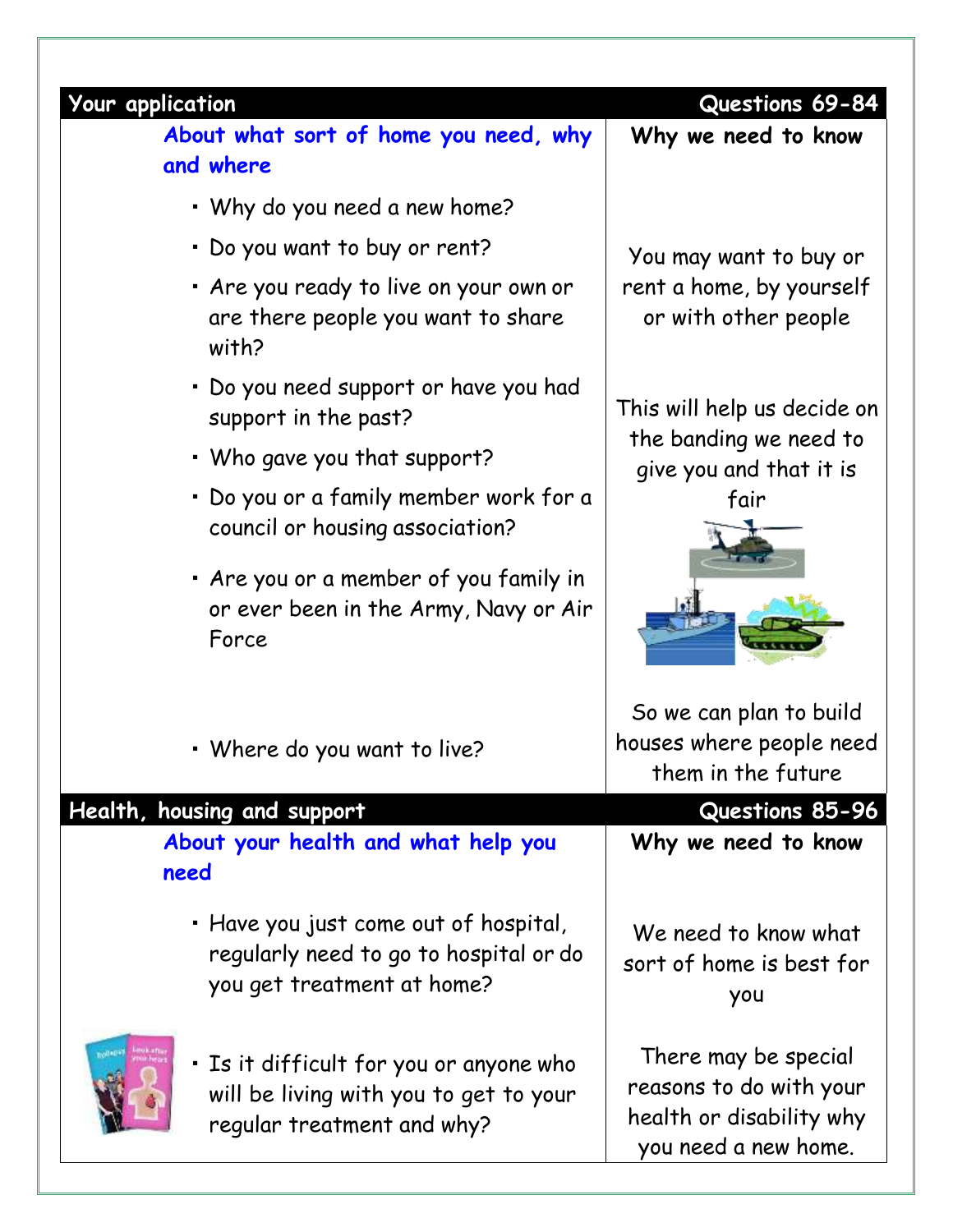| • Do you or anyone living with you need<br>help to get to a bedroom or toilet?<br>• What sort of home do you feel will<br>improve your health?<br>• Do you or anyone living with you need<br>to move to give or receive support?<br>• Who are they? | You may also need help in<br>your home                                                              |
|-----------------------------------------------------------------------------------------------------------------------------------------------------------------------------------------------------------------------------------------------------|-----------------------------------------------------------------------------------------------------|
| Communication                                                                                                                                                                                                                                       | Questions 97-100                                                                                    |
| How do you want us to communicate<br>with you                                                                                                                                                                                                       | Why we ask this<br>Some people may need                                                             |
| We will ask you how you would like us to<br>send information to you                                                                                                                                                                                 | information sending in a<br>certain way. If we know<br>this we can make sure we<br>do this for you. |
| Declarations and Consent                                                                                                                                                                                                                            |                                                                                                     |
| We will ask you to agree that the                                                                                                                                                                                                                   | Why we ask this                                                                                     |
| information you have provided is true and<br>that we can share this information with                                                                                                                                                                | We are asking for this to<br>make sure that we stop                                                 |
| people who we need to.                                                                                                                                                                                                                              | fraud and help you to get<br>a home.                                                                |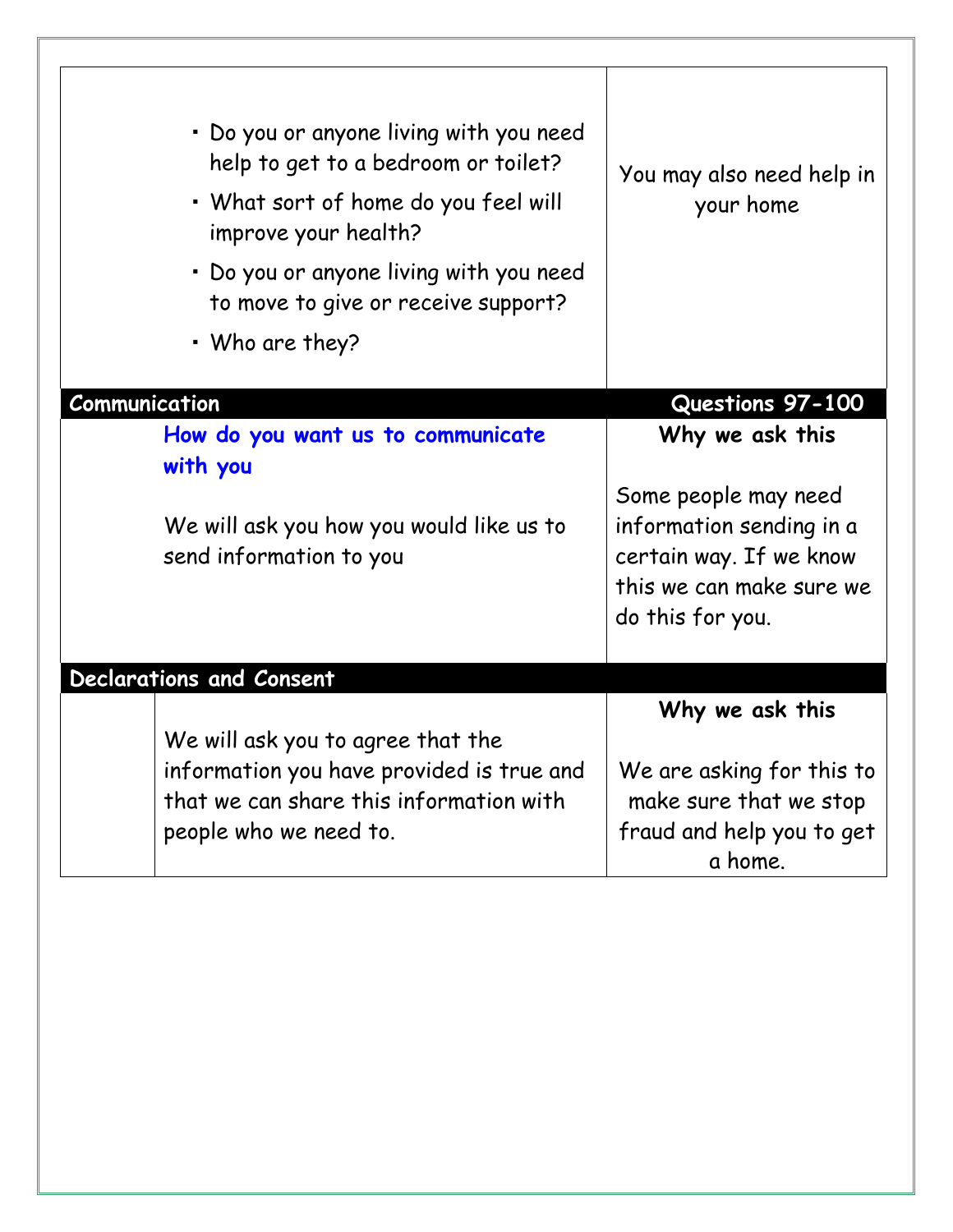### **What happens next?**

From what you have told us we will work out which of the following bands you will be placed in.

A band is for a group of people who have similar need for a home.

**The band you are given says how much you need a new home.** 



**Gold** People needing a new home quickly.

**Silver** People who need a new home but can wait.

**Bronze** People who need a new home but can wait longer.

*Some homes advertised may only be for older people, people with disabilities or people with a local connection to a particular village.*



We will write to you to let you know which band you are in and give you a reference number.

You will be able to look each week to see what homes are empty and which ones you may be interested in.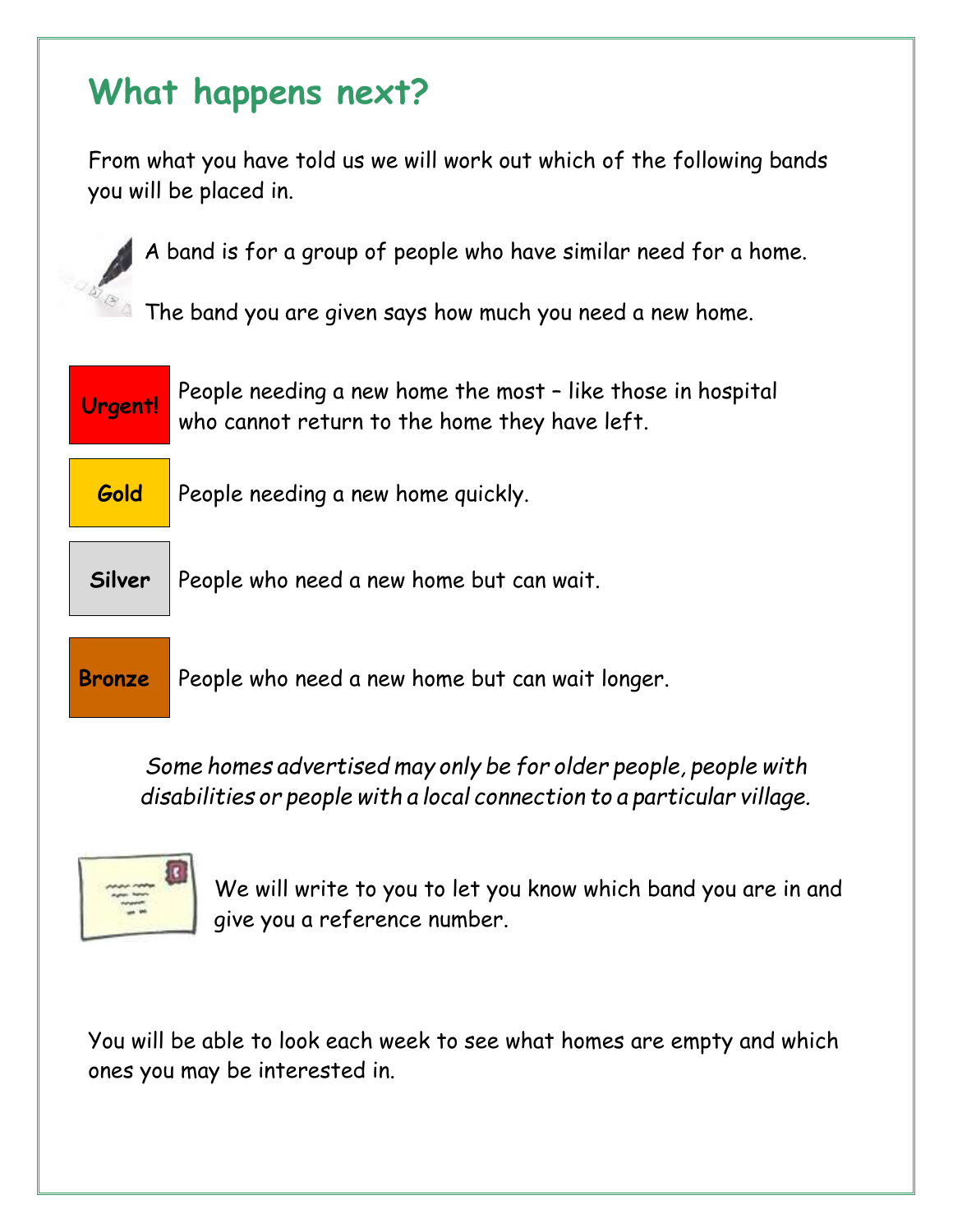## **2. Choose**



You can choose up to 3 homes every week.

Homes are advertised on the internet, at your local housing office, council offices and libraries.





## **3. Bid**

A bid is a way of showing that you are interested in a new home. It does not involve any money!

You or someone bidding for you can say you are interested or bid for a home in different ways by:

- Internet [www.northyorkshirehomechoice.org.uk](http://www.northyorkshirehomechoice.org.uk/)
- Telephone 0300 011 2170
- Texting 07537 402 495
- Visiting the housing office see addresses on the last page
- Post see addresses on the last page





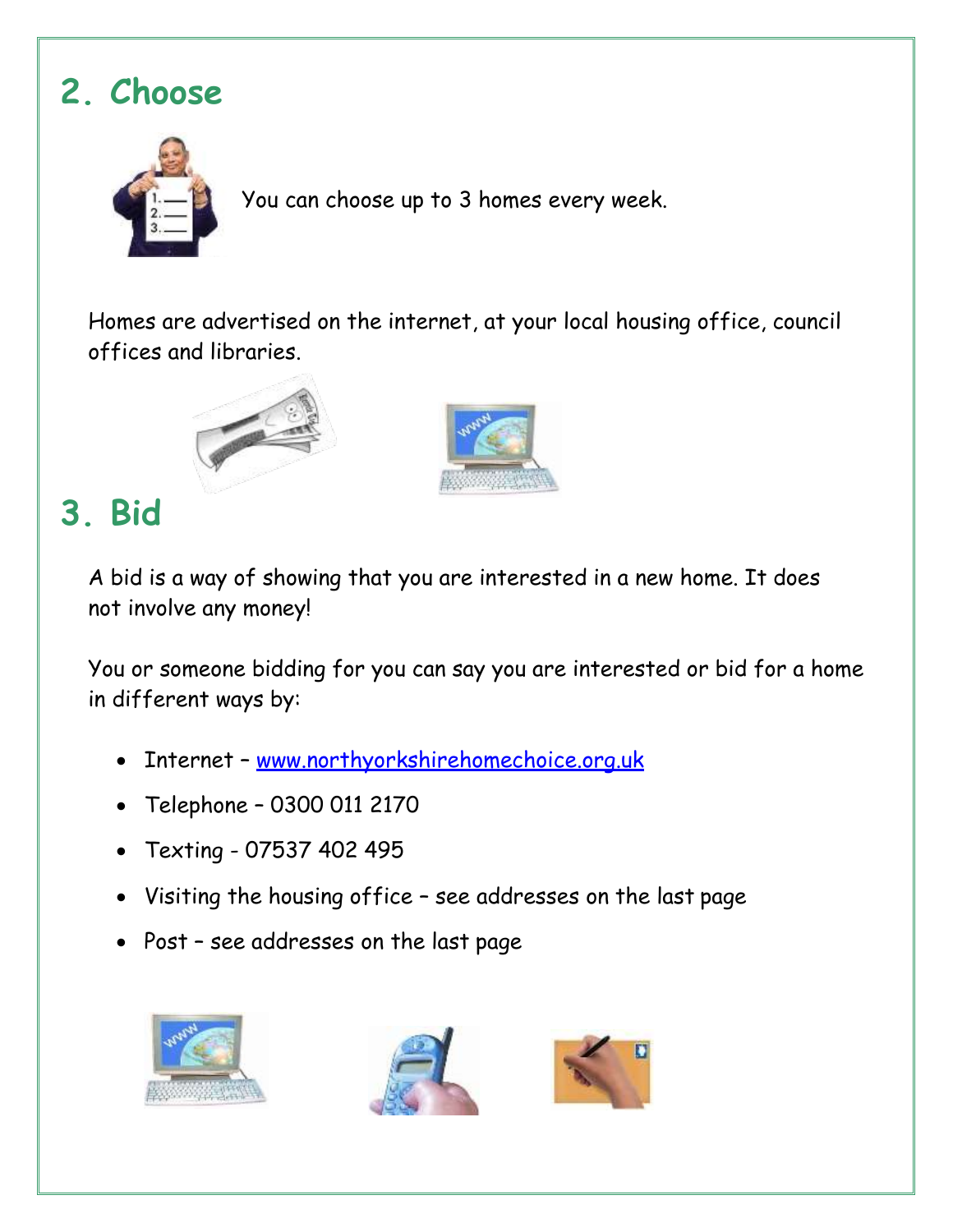It is important that you keep looking for a home each week. When you see one that you are interested in you can then bid for it.



You or someone helping you can find out how your bid is doing. This can be done by going onto the website or by contacting your local housing office.

All bids are given a position on the list which changes as more bids are made.





### **How will we decide who is successful?**

Bids will be put in the following order:

- 1. *Special property requirements* for example people who need sheltered homes or adapted homes.
- 2. *Band order*  starting with people in the Urgent Band and ending with Bronze Band
- 3. *Assessed bedroom need*  making best use of the size of the property. For example, a family with two children will have priority for a three bedroom house over a family with one child.
- 4. *Debt* people living in council or housing association homes already and who owe money will not be successful.
- 5. **Time**  People who have been waiting on the list forlongest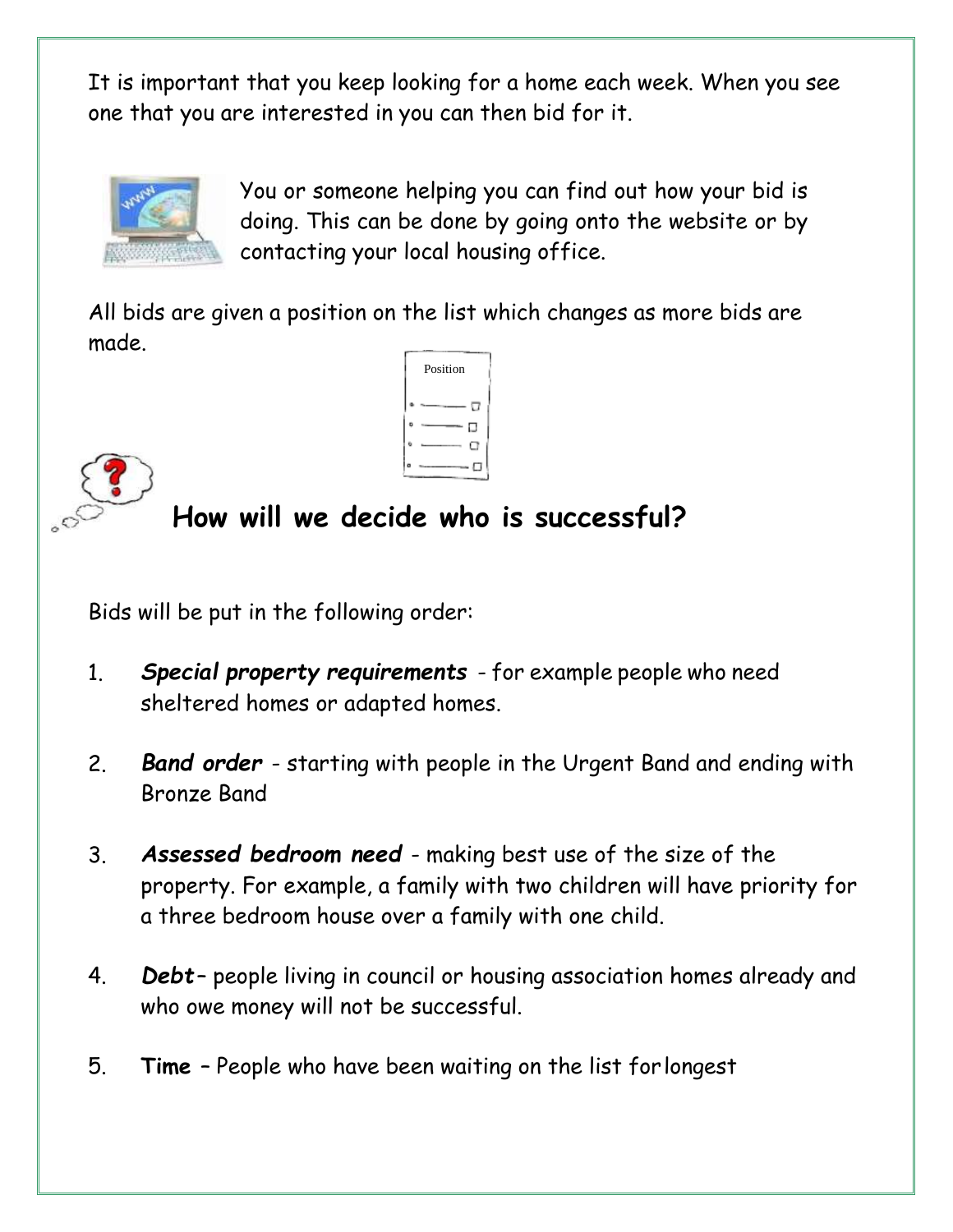We look at all of these things when we come up with a shortlist of the top bidders





If your bid is at the top of the shortlist we will come and talk to you and see if anything has changed since you filled in your Application Form for Housing.

If you are not successful you can find out why. Details of the successful bids will be published showing what bands they were in and how long they have waited.

## **4. Offer**.

#### **Getting a home**

You will be asked to go and see the home you have chosen to make sure that it is what you need.

It can sometimes take a long time before you are asked to see a home.



When you do go and see a home you will be asked if you want to live there.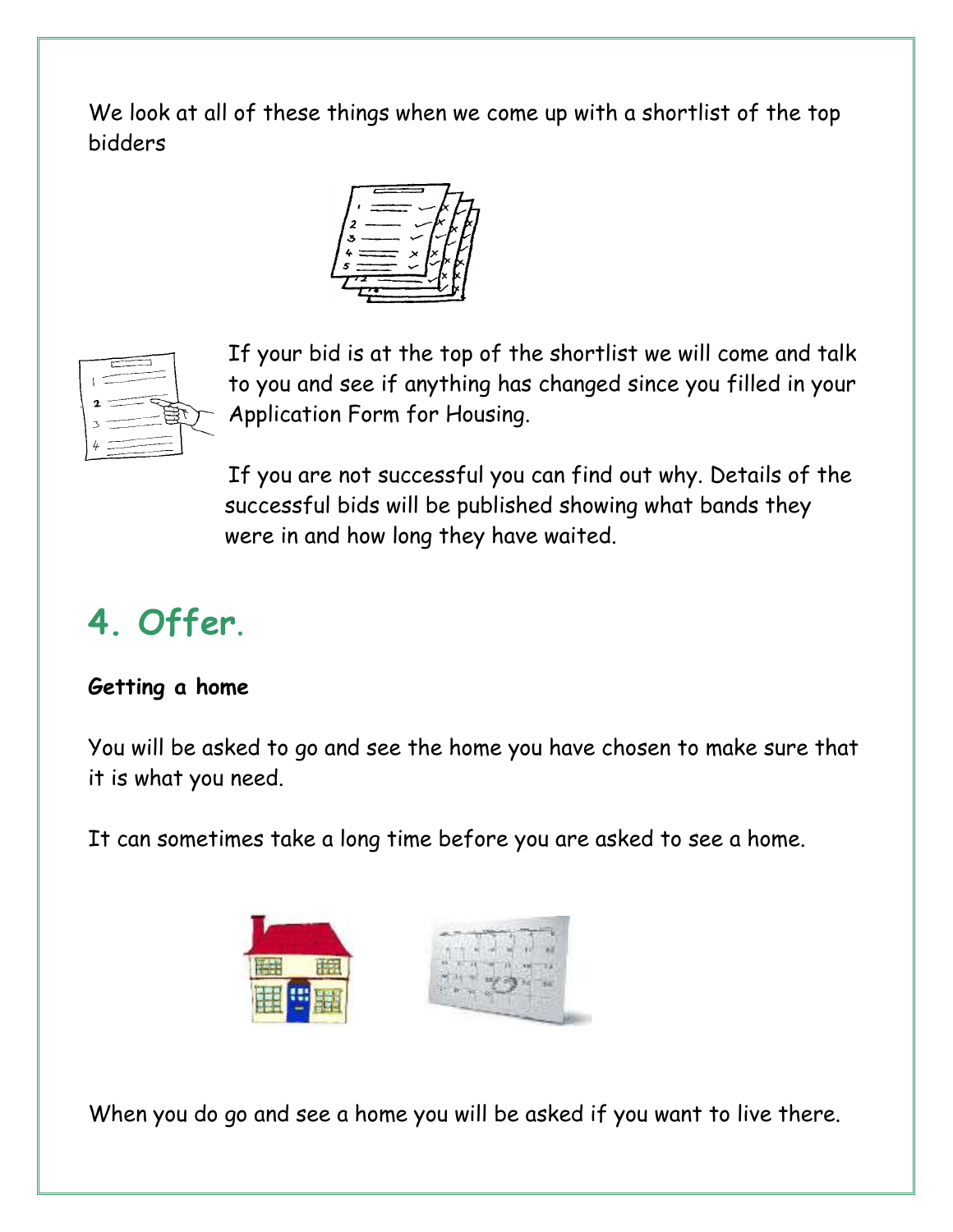#### **Agree the rules and get your keys**



You will be asked to agree to the rules for living in your new home – this is called the Tenancy Agreement.



When you have agreed to the rules you will be given the keys to your new home.

## **Getting Help.**



The Disability Equality Duty says that people with a disability should get help from the Council to get housing if they need it.

You may get help to:

- Make an application
- Get a home quickly if you are homeless/roofless
- Move home
- Furnish your home
- Find other ways to get housing

Some people may need help from their family or a support worker. If you do not have this support your local housing office will be able to help.



Please see on the next page for the address and telephone number for your nearest housing office.